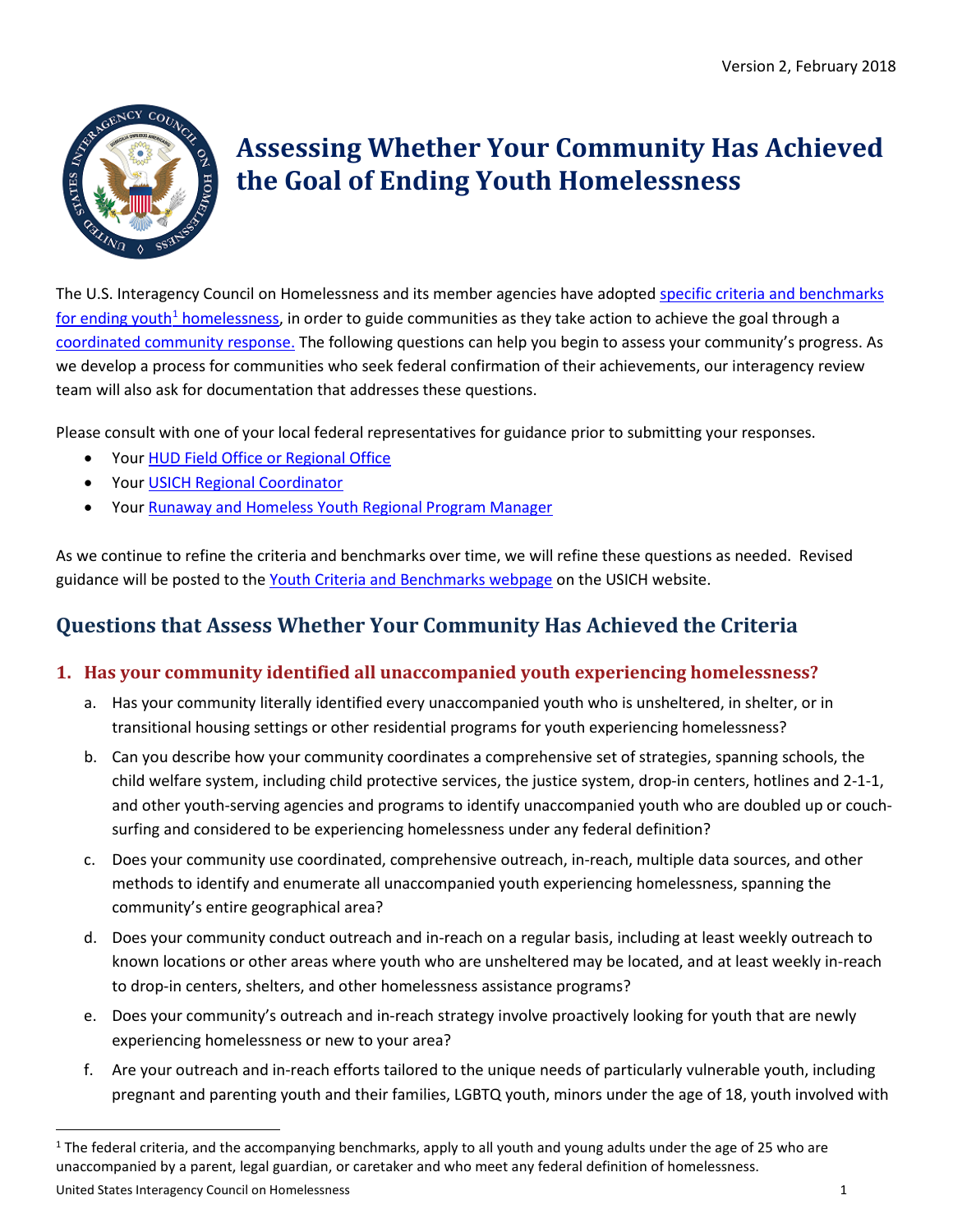juvenile justice and foster care systems, victims of human trafficking and sexual exploitation, and youth with disabilities?

- g. Are your providers across the multiple systems and mainstream resource staff<sup>2</sup>, as well as outreach and in-reach efforts, connected to the coordinated entry process?
- h. How are key partners (e.g., child welfare agencies, schools, youth providers, Runaway and Homeless Youth providers, family services programs, juvenile justice agencies, primary care and behavioral health providers, hospitals, free clinics, community health centers, and other community human services and homelessness service providers) involved in identifying youth experiencing homelessness in your community?
- i. Does your community have a single data system (i.e., HMIS, active list) that identifies and tracks all unaccompanied youth known to be experiencing homelessness? How does the data system comply with confidentiality requirements for youth under 18 years of age and victim services providers?
- j. Do all entities responsible for identifying youth experiencing homelessness in your community collect data on all youth they encounter? Is that data entered into HMIS or another comparable data system so that relevant data can be included on an active list?
- k. Does your community maintain an active list of youth experiencing homelessness? Is the active list updated on at least a biweekly basis and reviewed to make prioritization decisions?
- l. Can you describe how your community uses existing data to provide a real-time assessment of youth experiencing homelessness? What are the primary data sources to support this effort?
- m. Can you describe the written procedures or workflow for the active list that ensure that confidentiality of personal information is protected, including compliance with confidentiality laws for youth under 18 years of age and victim service providers?
- n. Is your community able to provide comprehensive and current responses to the following questions for unaccompanied youth under 18 and those 18-24 years of age?
	- i. How many youth are experiencing homelessness in your community?
	- ii. Of those youth experiencing homelessness, how many are unsheltered; in emergency shelter; in transitional settings; or doubled up or otherwise identified as experiencing homelessness under any federal definition?
	- iii. How many youth experiencing homelessness, sheltered and unsheltered, were identified in your two most recent Point-in-Time counts?
	- iv. How many youth were identified in any other counts, either more recent counts or counts that specifically target youth?
	- v. How many youth were identified as experiencing homelessness by local education agencies (LEAs) during the most recent school year? How is information about changes in a youth's homelessness status updated throughout the school year?

United States Interagency Council on Homelessness 2

<span id="page-1-0"></span><sup>&</sup>lt;sup>2</sup> For the purposes of this guidance, mainstream programs and partners include but are not limited to Local Education Agencies (LEAs), Projects for Assistance in Transition from Homelessness (PATH) grantees, workforce systems, Temporary Assistance for Needy Families (TANF) agencies, physical health care providers, behavioral health care providers, early childhood and child care providers, victim service providers, law enforcement, prisons, jails, and hospitals.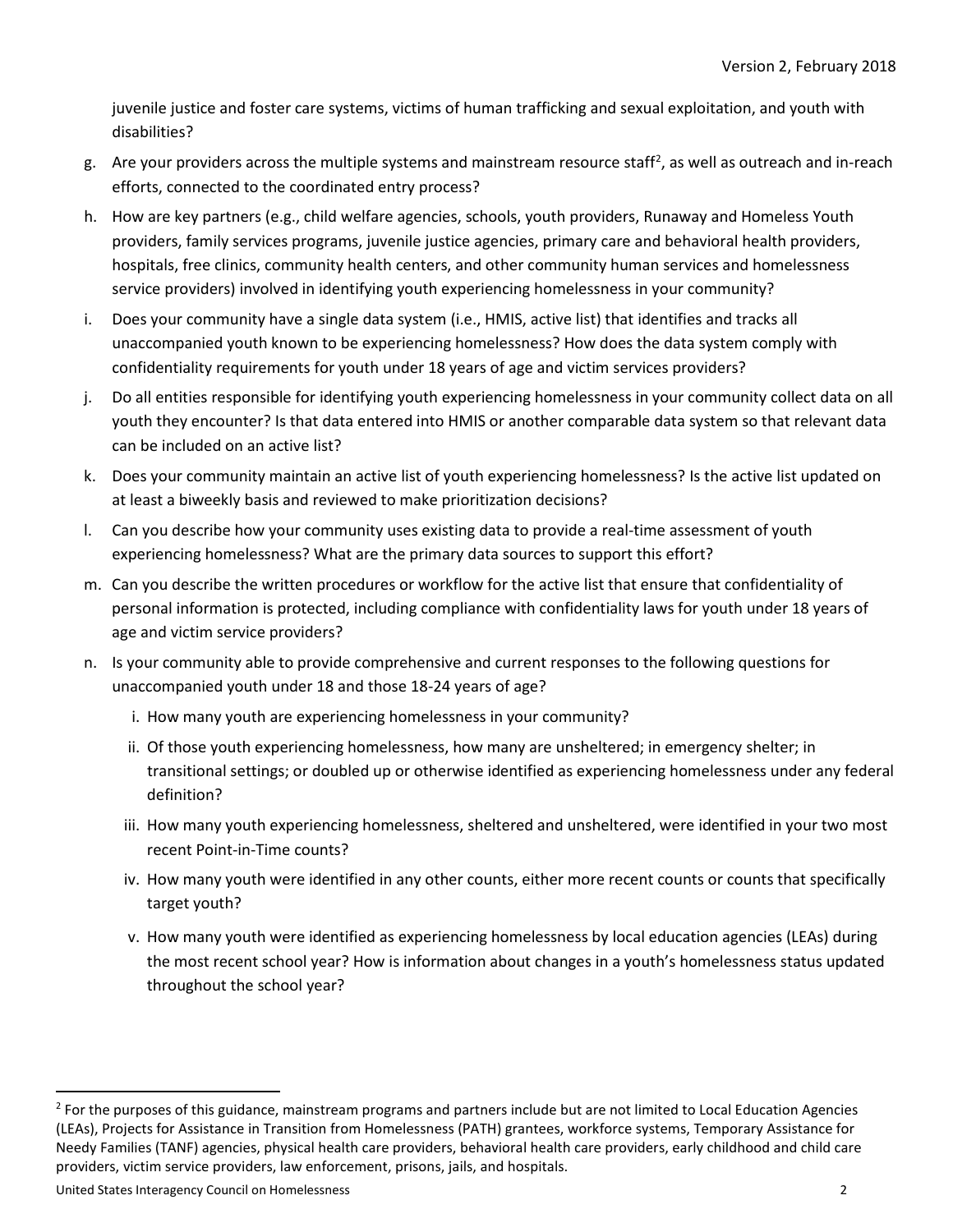#### **2. Does your community use prevention and diversion strategies whenever possible, and provide immediate access to low-barrier shelter to any youth who needs and wants it?**

- a. Are you implementing comprehensive prevention and diversion strategies to help youth experiencing homelessness avoid the need to enter shelter whenever possible?
- b. What strategies does your community use to connect and/or reunify youth with family members or other natural supports (as defined by each young person) to help them stay or return home, when appropriate?
- c. Are providers across the multiple systems and mainstream resource staff in your community familiar with the prevention and diversion strategies and protocols?
- d. Does your community have adequate capacity to immediately provide access to developmentally appropriate safety services, emergency shelters, host homes, or other temporary housing settings, as well as other forms of emergency assistance to any youth or young adult who is unsheltered, fleeing an unsafe situation, or experiencing a housing crisis?
	- i. Does this capacity include an adequate supply and range of options that are not contingent on family or household structure, school attendance, sobriety, minimum income requirements, absence of a criminal record, or other unnecessary conditions, including options appropriate for particularly vulnerable youth?
- e. Does your community's youth crisis response system reflect a positive youth development framework and a trauma-informed approach to service delivery?
- f. Can you describe how your community continues to offer assistance, including connections to low-barrier crisis housing and services, to any youth identified as experiencing unsheltered homelessness who has not yet accepted assistance?
- g. Can you describe the policies and protocols in place, including partnerships with law enforcement and strategies to address encampments, to ensure the community does not criminalize behaviors associated with homelessness, particularly among youth who may be identified as experiencing unsheltered homelessness?

#### **3. Does your community use coordinated entry processes to link all youth experiencing homelessness to housing and services that are tailored to their needs?**

- a. Can you describe how your community has implemented coordinated entry processes that:
	- i. Operate in close coordination with mainstream systems and include the full array of youth-serving systems and programs;
	- ii. Use assessment tools that are adapted for youth and appropriate for their circumstances;
	- iii. Streamline access and referrals to a range of tailored housing and services solutions aligned with individual needs and strengths, and driven by youth choice; and
	- iv. Support multiple points of access to ensure youth can engage in assessment processes with trusted persons with whom they have a relationship?
- b. Can you describe how coordinated entry processes, housing options, and services are trauma-informed, age and developmentally appropriate, and culturally and linguistically responsive for youth?
- c. Does the community have processes and partnerships in place to address the needs of subpopulations of youth experiencing homelessness that are particularly vulnerable, including pregnant and parenting youth and their families, LGBTQ youth, minors under the age of 18, youth involved with juvenile justice and foster care systems, victims of human trafficking and sexual exploitation, and youth with disabilities?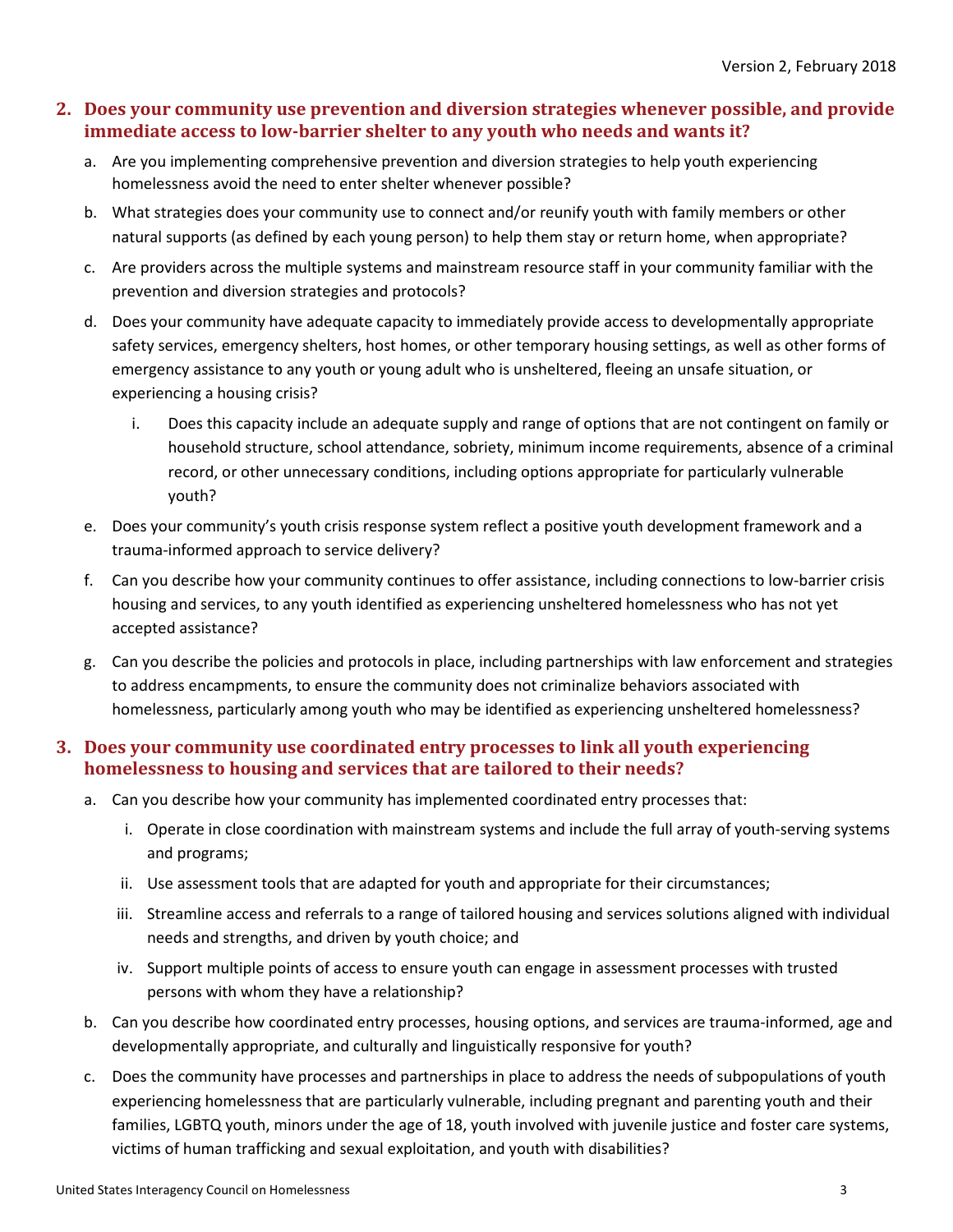- d. Do coordinated entry processes provide fair and equitable access to housing options and services, reflecting a positive youth development framework?
- e. Can you describe what the full array of youth-serving systems and programs entails?
- f. Does your community have adequate capacity to link all youth to the full array of housing options and services, tailored to their individual needs and strengths?
	- i. Does this include an adequate supply of housing and services programs that use screening and selection practices that affirm the acceptance of youth regardless of their sobriety or use of substances, completion of treatment, and participation in services?

#### **4. Does your community act with urgency to swiftly assist youth to move into permanent or nontime-limited housing options with appropriate services and supports?**

- a. How does your community use Housing First and low-barrier approaches that ensure youth safety (as defined by each youth) to efficiently connect youth experiencing homelessness to permanent or non-time-limited housing and services aligned, whenever possible, with youth choice?
- b. Do solutions include appropriate strategies for addressing the safety concerns and service needs of youth in unsafe situations, such as those fleeing child abuse and neglect, domestic violence, dating violence, sexual violence, or trafficking, or those with other significant risk factors or vulnerabilities?
- c. How does your community support youth, including those in unsafe situations, who choose to enter timelimited safe and stable housing options before securing a permanent or non-time-limited housing opportunity?
- d. How does your community connect youth living in time-limited safe and stable housing options, such as transitional living programs, to a permanent or non-time-limited housing opportunity when that youth expresses a desire to do so?
- e. What processes and protocols are in place to prevent unnecessary delays in connecting youth to housing and services?
- f. How are youth experiencing homelessness connected to education supports, health and behavioral health care, social supports, job or vocational training, employment opportunities, workforce programs, life skills training, positive community organizations, mentors, peer groups, and/or other supportive services that promote selfsufficiency and long-term housing stability?
- g. How is your community tracking and evaluating outcomes (stable housing, permanent connections, education and employment, and well-being) for youth in time-limited safe and stable housing options as well as permanent or non-time-limited housing options?
- h. How is youth feedback, including self-assessment of success in each outcome area, solicited and incorporated as part of the process for tracking and evaluating outcomes?

#### **5. Does your community have resources, plans, and system capacity in place to continue to prevent and quickly end future experiences of homelessness among youth?**

- a. Has your community projected the number of youth who may need shelter and services, and dedicated sufficient resources to ensure those needs are met and that future experiences of homelessness among youth are rare and brief?
- b. Does your community have comprehensive plans and partnerships in place, as well as the system capacity to continue to: